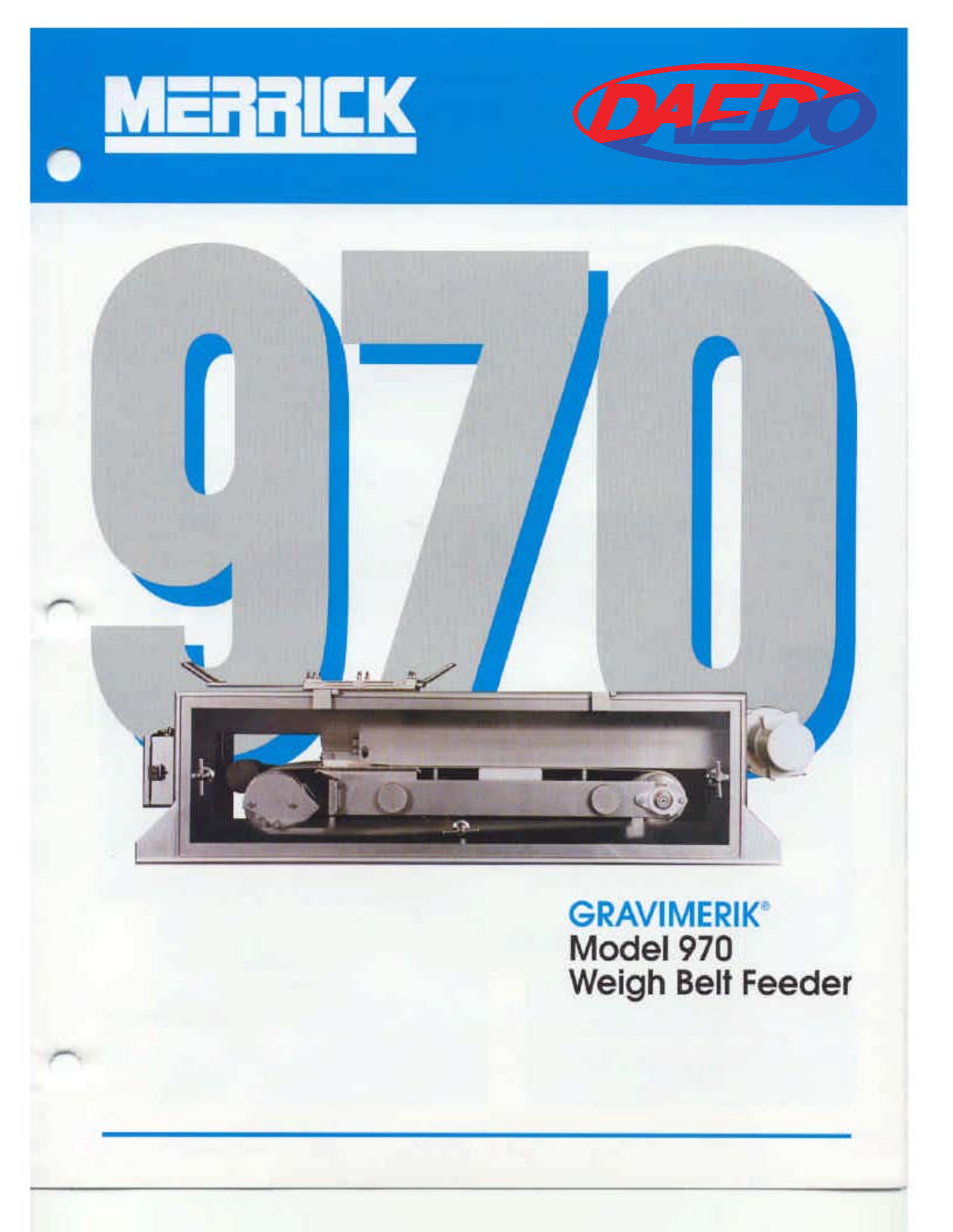

- **Backed by over 85 years of experience in the** weigh feeding Industry
- Designed for a variety of applications requiring the highest in accuracy and dependability
- Simplicity in design only the inventor of weigh feeding can offer
- Available in a variety of specifications and sizes

## **STAINLESS STEEL CONSTRUCTION**

All steel components are constructed using 304 SS as standard. Eliminates pointing and resists corrosion.

**EASY ACCESS AND DISASSEMBLY** Cantlievered frame design allows the conveyor module or beit to be removed in minutes without the need for tools.

**WASHDOWN MOTOR** Sealed, cantilever mounted

drive motor is washdown and corrosion resistant.

# **ENCLOSED COG BELT DRIVE**

No maintenance cog belt drive provides long life and reliable service.

≥ 三宝

# **HIGH QUALITY FINISH**

All welds are continuous and around flush. The surface finish is equal to 28.

#### **REMOVABLE FRONT AND BACK LEXAN<sup>®</sup>** DOORS Removable Lexan doors on

the 970 allow easy access for maintenance.

"Leicznik a registered trademak of General Electric Co.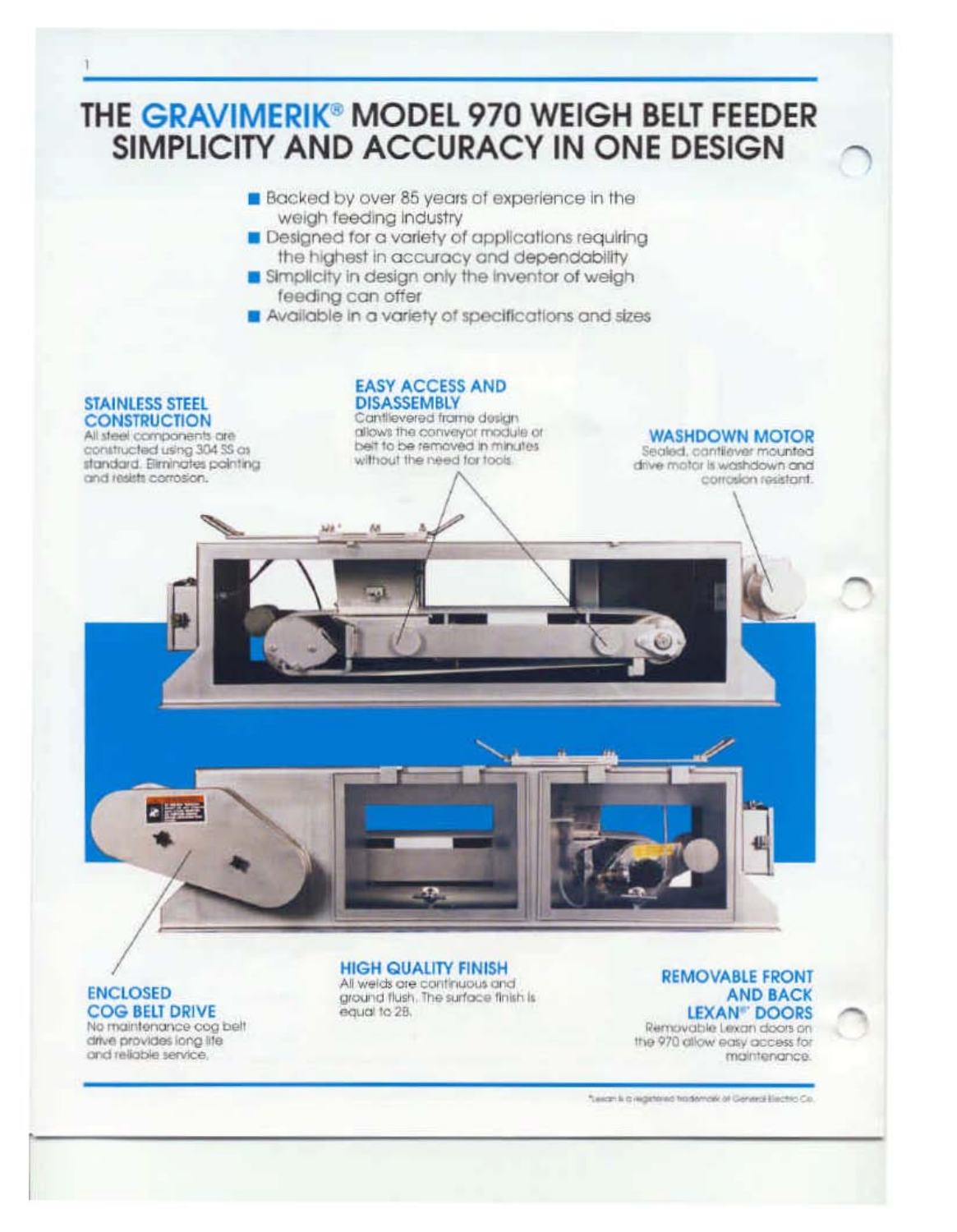THE HEART OF A SUPERIOR WEIGH BELT FEEDER IS A

# **NO MATERIAL BUILD-UP**

Open and clutter-free Interior to minimize water and contaminant build-up.

#### **AUTOMATIC BELT TENSIONING**

An automatic belt tensioning assembly insures belt tension remains constant even under changing loads or temperatures. The assembly remains clear of the belt removal path and can be locked in the up position for easy belt removal.

#### **BELT SPEED SENSOR -**

The belt speed sensor is mounted on the non-driven pulley to enable it to detect belt slippage or breakage. The speed sensor is two channel to enable it to detect false travel and backwards running of the bett.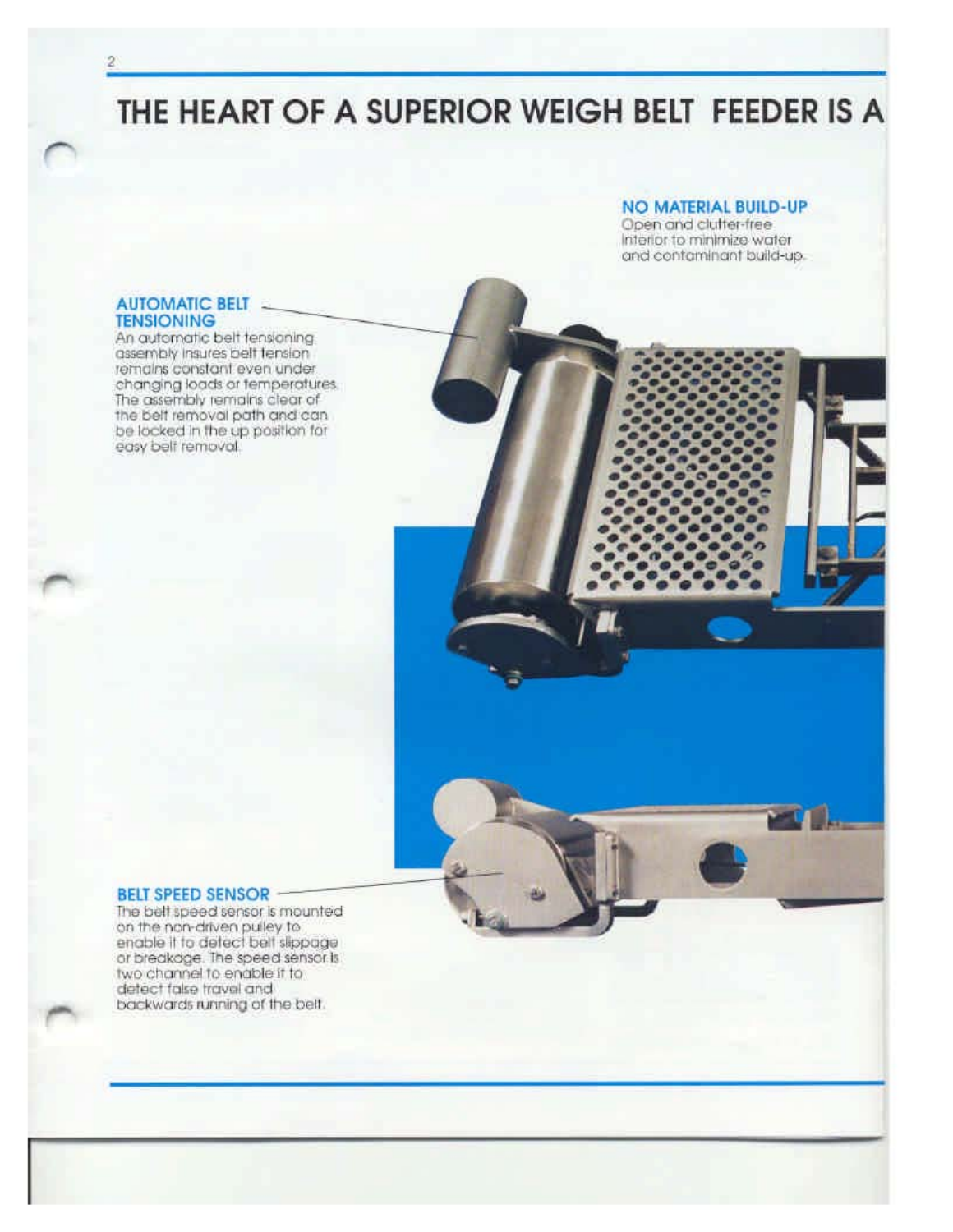# **DURABLE AND ACCURATE CONVEYOR MODULE**

# **PLATFORM WEIGH DECK**

Weigh deck eliminates bearings and pivots points. Fewer moving parts increases accuracy and reliability.

# **NO BELT SLIPPAGE**

The driven pulley surface is covered with rubber to prevent belt from slipping.

#### **WET WASHDOWN CAPABILITY**

All stainless steel construction. specially designed conveyor components, and water-tight electronics make the Model 970 easy to clean by simple. water spray. All components<br>are designed for fast dispersion of water and other cleaning agents.

#### **SEALED BEARINGS**

All bearings conform to USDA/FDA and are permanently sealed for long life and no maintenance.

# **HIGHLY ACCURATE LOAD CELL**

A strain gauge load cell provides rugged construction, high resolution and accurate weighing at low cost.

# $\mathfrak{A}$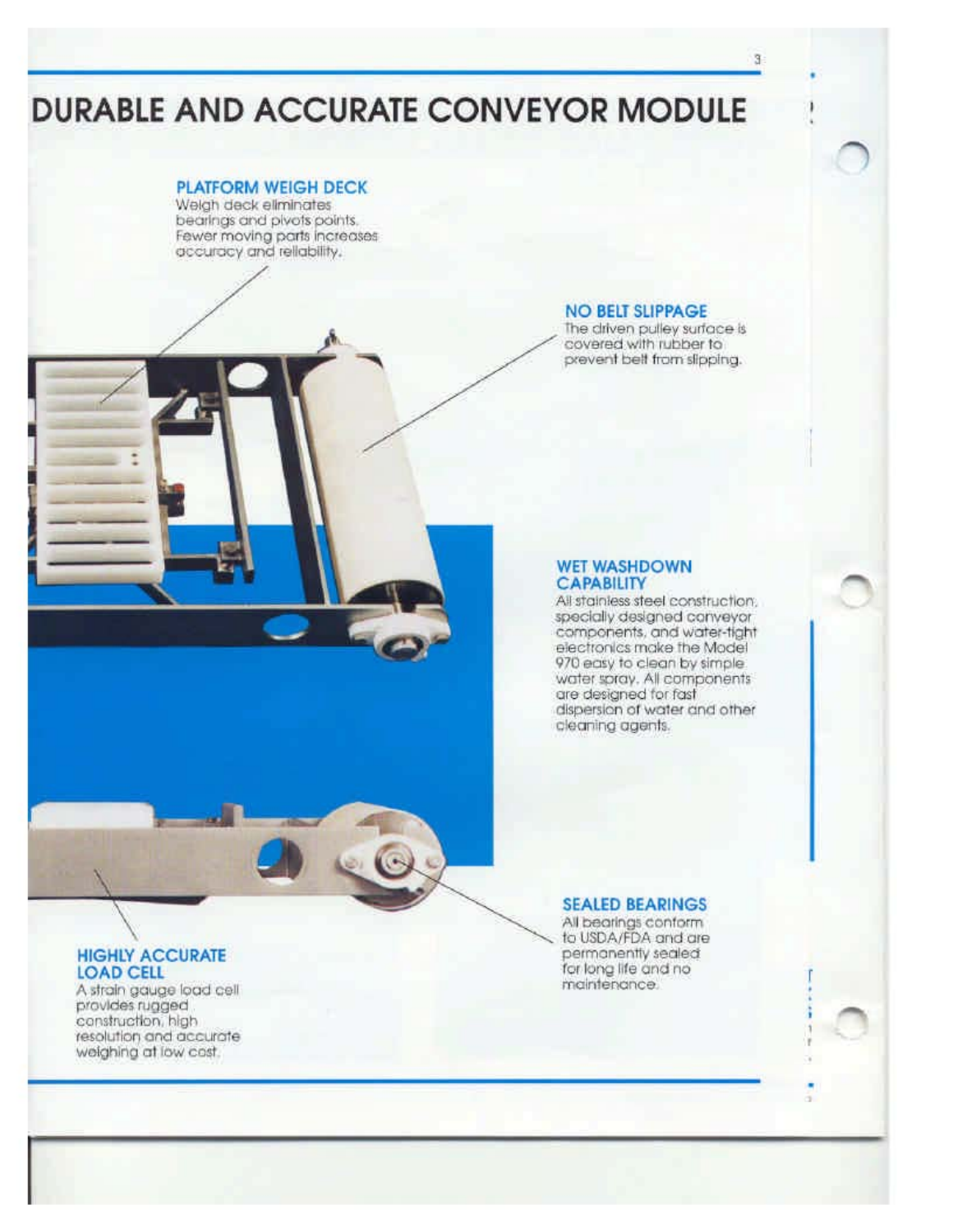# **UNIQUE FEATURES MAKE THE MODEL 970 THE LOWEST MAINTENANCE FEEDER ON THE MARKET TODAY**

# CANTILEVERED DESIGN FOR<br>SIMPLE, QUICK BELT CHANGING<br>AND MAINTENANCE

 $\mathcal{O}$ 

Cantilevered frame design allows<br>the conveyor module to be<br>extended or completely removed in<br>minutes without tools

## **NO MAINTENANCE COG BELT DRIVE**

4

A no maintenance cog belt drive ensures reliable and accurate conveyor movement without need for lubrication or adjustment. Belt drive can be disassembled without tools.



#### **AUTOMATIC BELT TENSIONER**

A counterbalanced assembly on the non-driven pulley insures a constant<br>belt tension at all times, even under changing loads or temperatures. The assembly can be locked in the up position for easy belt replacement.